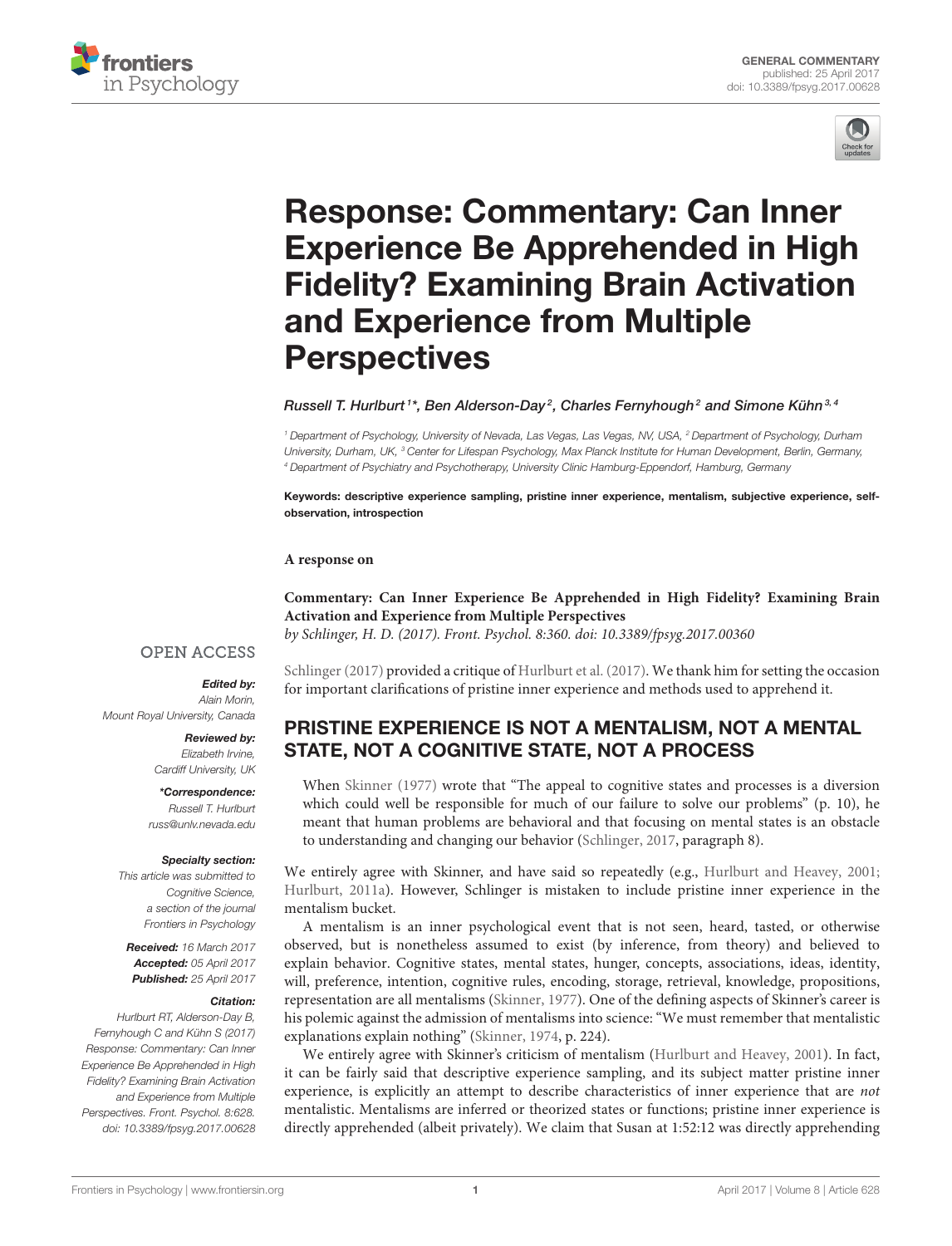(imaginarily) her boyfriend (his mother, too); she was not inferring that the boyfriend was present to her; she was not theorizing about the boyfriend's presence-to-her. We did not claim that Susan was in some mental or cognitive state (that putatively resulted in the seeing of the boyfriend)—we know nothing about any state. We claimed direct apprehension: Susan was innerly seeing the boyfriend.

Mentalisms are advanced as causative explanations. We have never claimed any causal significance for Susan's innerly seeing (nor for any other pristine experience), neither that something caused Susan's inner seeing nor that her inner seeing caused anything. We have claimed only that Susan apprehended her inner experience. We have not denied causative significance of pristine inner experience; instead, we have bracketed it away—we have repeatedly stated that our DES task is limited to describing the phenomena that present themselves, and that "those who describe phenomena [should be] firewalled away from those who theorize about the significance of those phenomena" (Hurlburt and Akhter, [2008,](#page-3-3) p. 1,372; cf, [Hurlburt, 2011a,](#page-3-2) ch. 2, 15).

#### "PRIVATE" DOES NOT NECESSARILY IMPLY NON-OBSERVABLE

Susan's inner seeing of her boyfriend is a private event—such a seeing could not possibly present itself to anyone other than Susan. Privacy of observation is indeed a problem for science, but it is not the terminal problem that Schlinger maintains. Our claim is that Susan's inner experience, while private, was directly apprehended.

We cited Hurlburt's "claim that pristine inner experience is ... directly apprehendable, as Skinner and the behaviorists required" [\(Hurlburt et al., 2017,](#page-3-0) paragraph 15). Schlinger responded that "this statement misrepresents not only what behaviorists require, but what all scientists require: that phenomena be observable" [\(Schlinger, 2017,](#page-4-0) paragraph 3). However, that is not what Skinner required, as Schlinger himself noted in 2009:

Non-behavior analysts ... believe that behavior analysts only deal with observable behavior. However, contrary to the common depiction of radical behaviorism by cognitively oriented psychologists as denying the existence of private events, behavior analysts explicitly acknowledge their existence and role in the behavioral stream [\(Skinner, 1945,](#page-4-3) [1953,](#page-4-4) [1957\)](#page-4-5). [\(Schlinger, 2009,](#page-4-6) pp 79–80)

[Hurlburt and Heavey \(2001\)](#page-3-1) provided a more complete discussion, leading us to believe that Skinner held (as do we) that the privacy of inner experience makes the science of inner experience difficult but not impossible; [Hurlburt \(2011a\)](#page-3-2) is an exposition of how to explore inner experience within the constraints that those difficulties require.

Privacy in the study of inner experience is no more fatal than privacy of the physicist alone in her lab reading her voltmeter: the observation is private, and physics must figure out a way (replication, etc.) to validate and integrate the private physicist's result into the network of physical observations. So too must a mature science of inner experience figure out a way to validate and integrate private inner experiences into the network of the experiential. If, for example, it could be shown that inner experience X is described by all people who are in situation Y, then science could come to accept that  $X$  is a faithful description of experience, even though all  $X$  is private. (What significance science should give to X is another thing altogether).

## "PRIVATE" IS NOT THE SAME THING AS "SUBJECTIVE"

The literature uses the term "subjective" in a variety of ways that might, broadly speaking, be divided into three meanings: "private," "open to bias," and "loosely specified" (based on no specific referent, casual, impressionistic). Pristine inner experience is, of course, subjective in the "private" usage. [Hurlburt](#page-3-2) [\(2011a,](#page-3-2) chapter 17) argued that pristine inner experience might be called "radically non-subjective" to distinguish DES-produced descriptions of pristine experience from the other two usages. "I subjectively feel that crime is rising" refers to no particular crime rate statistics and to no particular personal event (inner or outer). "I rate my anxiety a 7 on a 10 point scale" refers to no shared meaning of 7 or 10, no careful understanding of the nature of or the phenomena of anxiety. By contrast, when Susan says "At 1:52:12 I was seeing my boyfriend in my imagination," there is a specific referent to her statement—it is either true or false that at that moment she was innerly seeing the boyfriend. It would substantially mischaracterize Susan for her to say, "I subjectively feel that at 1:52:12 I was seeing my boyfriend in my imagination." She did not feel that she (innerly) saw him; she (innerly) saw him. The difference between descriptions of pristine inner experience and the other procedures that are typically called "subjective" is important; it can be debated whether "radically non-subjective" was a felicitous descriptor.

## DESCRIPTIONS OF PRISTINE INNER EXPERIENCE ARE NOT METAPHORS

Schlinger holds that "descriptions of inner experience are metaphors because when we say that we covertly (or 'innerly') 'see' or 'hear', we are not reacting to actual visual and auditory stimuli" [\(Schlinger, 2017,](#page-4-0) paragraph 3). We accept that all language is to some degree metaphorical (Caracciolo and Hurlburt, [2016\)](#page-3-4), but Schlinger's point goes well beyond that, and is, we believe, mistaken.

In the real world, we recognize ourselves as seeing or hearing not because of the presence of actual visual or auditory stimuli; we recognize ourselves as seeing or as hearing because seeing and hearing have distinctly different phenomenal characteristics, and we have lots of experience in the verbal community discriminating between what is seen and what is heard. Suppose you are on the telephone with your trusted friend Chimera. Chimera says, "Hark! A trumpet!" You: "Ah! Do you see a trumpet, or do you hear a trumpet, or both?" Chimera: "I see it." You: "How do you know you are seeing it, not hearing it?" Would Chimera say, "Because light waves fell on my retinas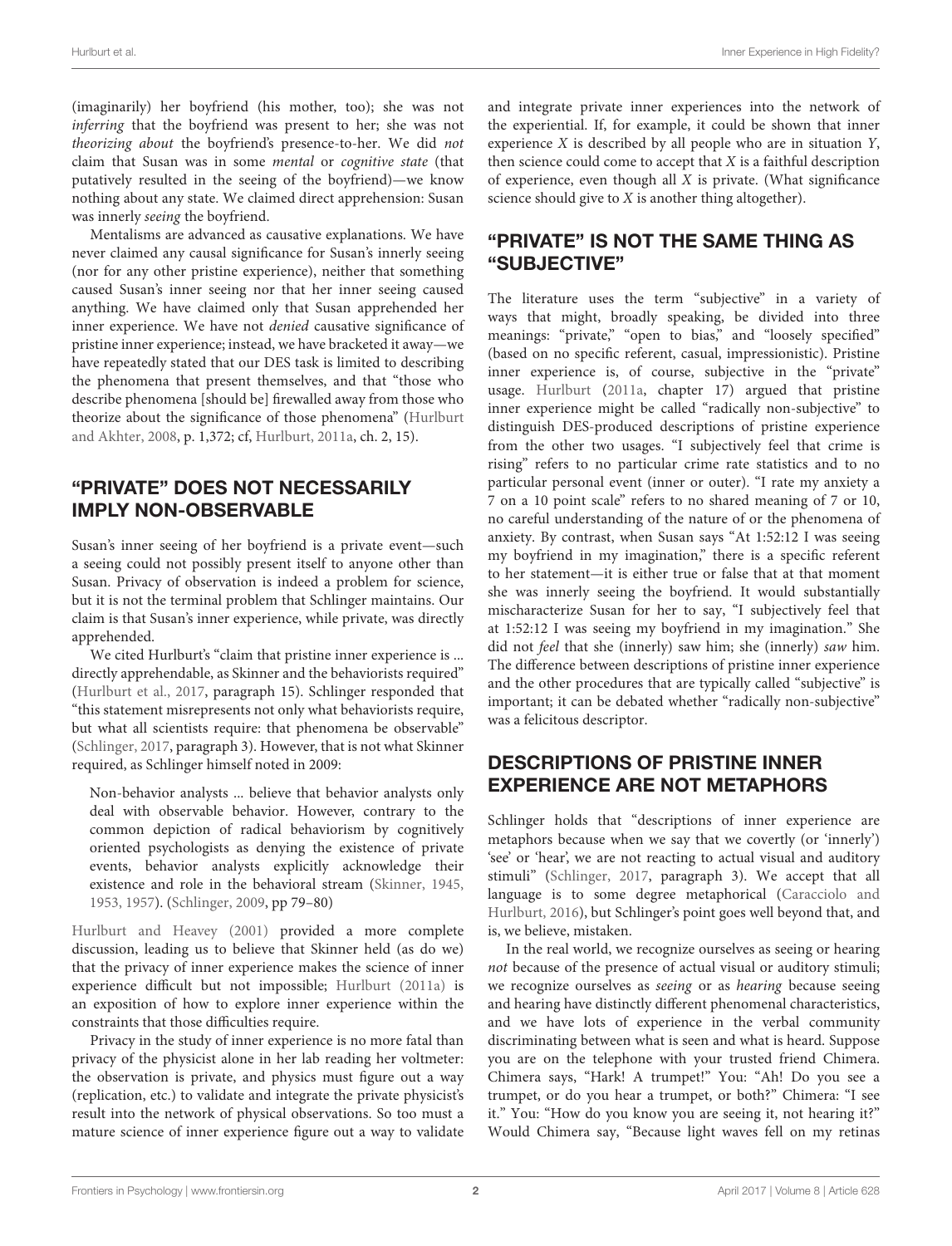rather than pressure waves falling on my ear drums"? No; she would say "Because there is a distinct experiential difference between seeing and hearing, a discrimination that has been built up over years of trials in the real world and the verbal community!" Would you believe her? Or would you require that she make objective light-wave measurements? Probably you would trust her discrimination of seeing from hearing because she has in the past made frequent correct discriminations in the real world of trumpets, hillsides, automobiles. If you did suspect that you misunderstood each other (perhaps the telephone connection was breaking up), you could inquire about the trumpet's putatively visual characteristics (Gold or silver? Was someone holding it or was it on a stand? Shiny or dented?) or its auditory characteristics (High or low notes? Loud or soft? Quick or slow?); if she answered appropriately, it would boost your confidence. Chimera's trumpet observation is private, but because Chimera reliably, confidently, mostly unerringly knows the difference between seeing and hearing in the real world, you will likely accept her report as being descriptive, not metaphorical.

In 2009, Schlinger wrote that "behavior analysts assume a behavioral continuity in space and time in which behavior (and stimuli) are on a continuum from public to private (replacing the old distinction between objective and subjective). The only difference is the methodological difficulty of observing private events" [\(Schlinger, 2009,](#page-4-6) p. 80). On that logic, the same discriminations that have been acquired in the real world would be expected to apply to inner experience. Susan says she "sees" the boyfriend on the hillside for the same reason that Chimera says she "sees" the trumpet: because the phenomena that are called "seeing" are different from the phenomena that are called "hearing," or "tasting" or whatever else. Susan's use of "seeing" is no more metaphorical than is Chimera's: both have had their usages refined by the verbal community; both apply their language in private situations; both can be questioned about the relevant details.

## "APPREHEND" VS. "OBSERVE" VS. "CONSCIOUS OF" VS. "AWARE OF"

Schlinger is correct in writing "when we say that we covertly (or 'innerly') 'see' or 'hear,' we are not reacting to actual visual and auditory stimuli" [\(Schlinger, 2017,](#page-4-0) paragraph 3). We are entirely agnostic about whether at 1:52:12 one part of Susan's cognitive or psychic structure creates an image of the boyfriend and another part of Susan's structure sees it; or whether the seeing and the imagined boyfriend are parts of one process. We have therefore avoided such locutions as "Susan is seeing an image of her boyfriend," because that implies separation between the seer and the thing seen. Instead, we have written "Susan is innerly seeing her boyfriend," which describes the phenomenon and explicitly leaves the underlying processes unspecified.

For similar reasons, we have avoided using terms like "observe" and "introspect" to describe the DES process, preferring instead "apprehend." To say that "Susan observed her experience that was ongoing at 1:52:12" implies that the experience exists separate from Susan, a claim that we do not wish to make. To "observe" connotes remoteness, separation, non-interference, characteristics we have no warrant to presume. Instead, we say that "Susan apprehended her experience that was ongoing at 1:52:12." To "apprehend" connotes proximity, involvement, intervention. We happily accept that the DES process does indeed interfere with Susan's experience, and therefore that her DES-apprehended experience is not in fact pristine—that was our intention when we used aspired in "we aspired to faithful apprehensions/descriptions of phenomena as they present themselves of themselves [\(Hurlburt, 2011a\)](#page-3-2), not skewed or distorted" [\(Hurlburt et al., 2017,](#page-3-0) paragraph 27). DES aspires to apprehend pristine experience, but we have repeatedly and consistently acknowledged that it always falls short (Hurlburt and Akhter, [2006;](#page-3-5) [Hurlburt and Schwitzgebel, 2007;](#page-3-6) [Heavey et al.,](#page-3-7) [2012;](#page-3-7) [Hurlburt, 2011a,](#page-3-2)[b,](#page-3-8)[c,](#page-3-9) [2017\)](#page-3-10). The question is the degree to which it falls short, and whether that degree can be controlled by appropriate methods [\(Hurlburt, 2011a\)](#page-3-2).

So we adopt an agnostic stance toward whether at 1:52:12 Susan is "reacting to actual (or, for that matter, imaginary) visual stimuli." But we are not agnostic about whether at 1:52:12 Susan apprehended herself as innerly seeing her boyfriend. Of course Susan may have lied to us; of course it is possible that the beep caused Susan to create on the spot a seeing of her boyfriend and then "recall" it as if it had been ongoing (as [Carruthers, 1996,](#page-3-11) might say, but see [Hurlburt and Akhter, 2008;](#page-3-3) [Hurlburt, 2011a](#page-3-2) for a response).

## CONSTRAINED VS. UNCONSTRAINED EXPLORATIONS OF PRISTINE INNER EXPERIENCE

[Hurlburt et al. \(2013\)](#page-3-12), using DES, held that inner speaking the experience of talking in one's own voice with no external sound and minimal or no muscle movement—is a frequent but by no means ubiquitous phenomenon, and that there are large individual differences in the frequency of inner speaking, ranging from near zero to nearly 100%. Schlinger responds:

Hurlburt et al. ... state that some individuals either rarely or never talk to themselves; this is their "pristine experience." Just because some individuals report rarely talking to themselves does not mean that is so. A simpler explanation is that they are not aware of doing so. In other words, some people may never have learned to label their covert self-talk. [\(Schlinger,](#page-4-0) [2017,](#page-4-0) paragraph 7)

Note that Schlinger does not seem to be saying that self-talk is "unconscious" or a "cognitive process" that takes place without awareness; if that were his meaning, then he might have written "A simpler explanation is that no one is aware of their selftalk." Nor does he seem to be saying that self-talk is irrelevant, in which case he might have written, "A simpler explanation is that whether or not people are aware of their self-talk is immaterial to understanding persons because pristine experience is epiphenomenal." Schlinger wrote neither of those things, nor anything remotely similar, so we conclude that Schlinger is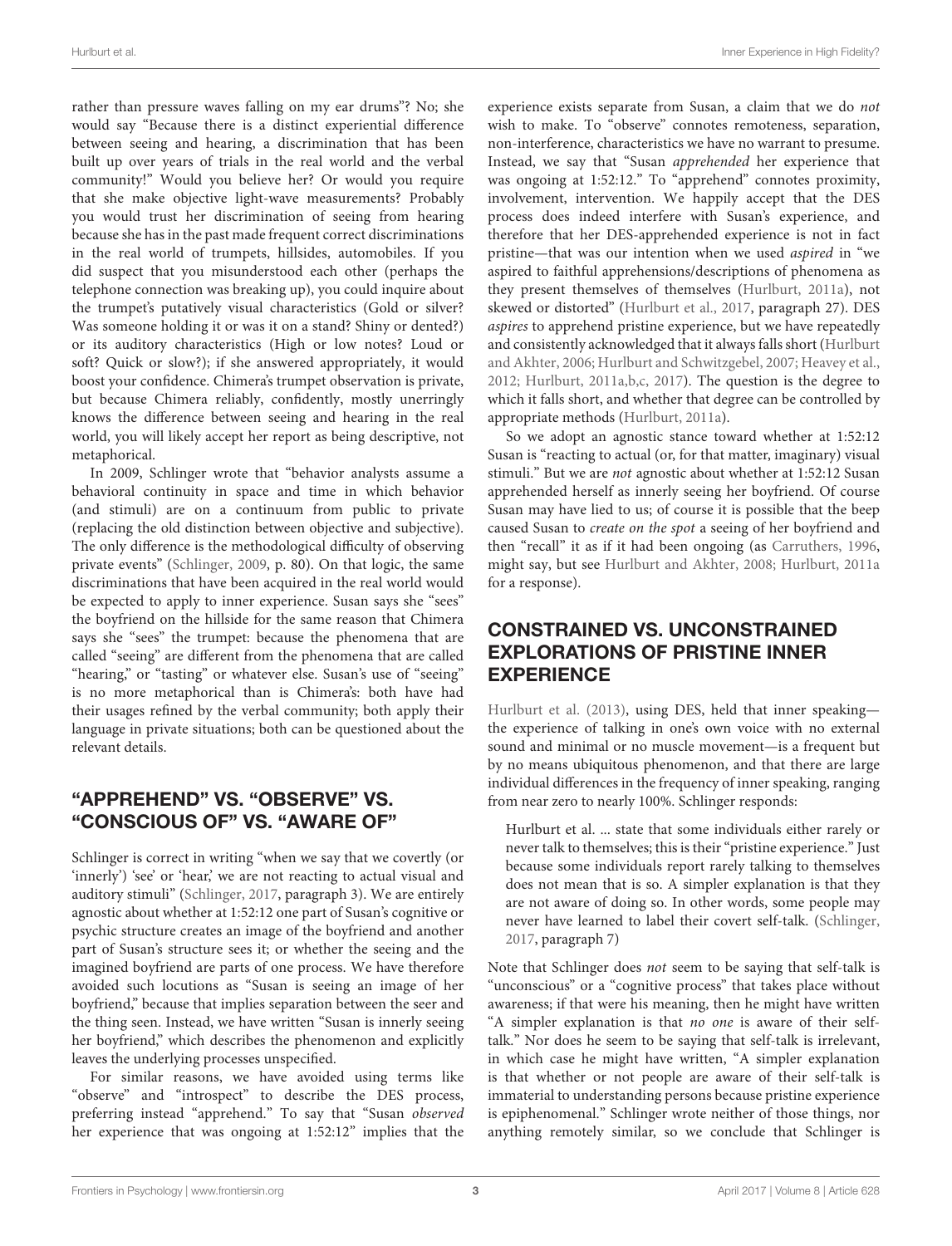making a claim about pristine inner experience: that (nearly) everyone's pristine inner experience includes frequent self-talk, whether they are aware of it or not.

Thus, Schlinger seems to be claiming that there are two kinds of people: (a) those who engage in self-talk and are aware of it (can therefore label it as such); and (b) those who engage in selftalk but are not aware of it (that is, have never learned to label it correctly).

We think there are actually at least four categories; we would add (c) those who do not engage in self-talk and are aware of that lack (and would label self-talk as such if it occurred); and (d) those who do not engage in self-talk but mistakenly believe that they do so (that is, have incorrectly labeled non-self-talk experience as being self-talk).

Our DES investigations of inner experience have accepted the possibility of any of those categories, as well as any combination thereof, or any in-between categorization, or any other categorization not yet contemplated. We have not prejudged, pre-favored, or pre-supposed any results. We have tried to constrain ourselves to discovering the phenomena that present themselves, whatever those phenomena are, taking seriously the hundred or so constraints that [Hurlburt \(2011a\)](#page-3-2) presented as affecting the reliable apprehensions and characterizations of inner experience. We have worked assiduously to help participants describe (learn to label) inchoate experience, whatever that experience might be; we have also worked assiduously to help participants learn not to mischaracterize phenomena. We have not preferred either kind of descriptive adjustment, in the belief that getting it right (or close thereto) was more important than matching our theories: once experiential phenomena have been reliably characterized, theoretical science (not us!) can determine what (if anything) to make of them.

Across many (we think even-handed) DES investigations over many years, category (d) is far more common than is category (b).

To the extent that Schlinger's disagreement is based on theoretical grounds (that self-talk must occur and therefore investigations of pristine experience are irrelevant), we have no quarrel (although our crystal ball suggests that that is not a productive course for science). But to the extent that Schlinger's

#### **REFERENCES**

- <span id="page-3-4"></span>Caracciolo, M., and Hurlburt, R. T. (2016). A Passion for Specificity: Confronting Inner Experience in Literature and Science. Columbus, OH: The Ohio State University Press.
- <span id="page-3-11"></span>Carruthers, P. (1996). Language, Thought and Consciousness. Cambridge: Cambridge University Press.
- <span id="page-3-7"></span>Heavey, C. L., Hurlburt, R. T., and Lefforge, N. (2012). Toward a phenomenology of feelings. Emotion 12, 763–777. doi: [10.1037/a0026905](https://doi.org/10.1037/a0026905)
- <span id="page-3-2"></span>Hurlburt, R. T. (2011a). Investigating Pristine Inner Experience: Moments of Truth. Cambridge: Cambridge University Press.
- <span id="page-3-8"></span>Hurlburt, R. T. (2011b). Descriptive experience sampling, the explicitation interview, and pristine experience: in response to Froese, Gould, & Seth. J. Conscious. Stud. 18, 65–78.
- <span id="page-3-9"></span>Hurlburt, R. T. (2011c). Nine clarifications of descriptive experience sampling. J. Conscious. Stud. 18, 274–287.
- <span id="page-3-10"></span>Hurlburt, R. T. (2017). "Descriptive experience sampling," in Blackwell Companion to Consciousness, 2nd Edn., eds M. Velmans and S. Schneider (Malden, MA: Blackwell), 740–753.

disagreement is based on observation of self-talk, we must strongly object, unless he can show that those observations submit to the constraints that [Hurlburt \(2011a\)](#page-3-2) discussed or are equal or superior in some other way. Casual or armchair introspection is not good enough [\(Hurlburt and Schwitzgebel,](#page-3-6) [2007,](#page-3-6) [2011\)](#page-3-13)—there are far too many opportunities for publicly or privately held theory to bias, perhaps with huge effects, reports about inner experience unless adequate constraints are in place.

We happily accept the criticism that even though we and DES try to submit to the constraints [Hurlburt \(2011a\)](#page-3-2) outlines, there is no guarantee that that submission is successful. That is indeed an important issue for science to grapple with, and [Hurlburt et al. \(2017\)](#page-3-0) is one small contribution. We happily accept that it is a defensible position in 2017 to hold that science should exclude all first-person observation. But we think it is not adequate to substitute one's own unconstrained (casual or armchair) self-observation for the DES carefully crafted attempts at apprehension.

#### IN SUM

Pristine inner experiences are directly apprehended phenomena, not mentalisms, not the result of inference or theory. There is reason to believe (although the jury is still out) that there is scientific utility in understanding pristine inner experience.

Descriptive experience sampling (DES) has a limited goal: to apprehend and describe with fidelity ongoing pristine inner experience. It does not seek to specify any causative significance for pristine experience—that is left to others. DES is a careful method, trying to live within the constraints discussed by [Hurlburt \(2011a\)](#page-3-2) as it describes phenomena as they present themselves.

We are critical of unconstrained attempts at self-observation.

## AUTHOR CONTRIBUTIONS

RH drafted this response on behalf of the other original authors. BA, CF, and SK consulted in the process.

- <span id="page-3-5"></span>Hurlburt, R. T., and Akhter, S. A. (2006). The descriptive experience sampling method. Phenomenol. Cogn. Sci[. 5, 271–301. doi: 10.1007/s11097-006-](https://doi.org/10.1007/s11097-006-9024-0) 9024-0
- <span id="page-3-3"></span>Hurlburt, R. T., and Akhter, S. A. (2008). Unsymbolized thinking. Conscious. Cogn. 17, 1364–1374. doi: [10.1016/j.concog.2008.03.021](https://doi.org/10.1016/j.concog.2008.03.021)
- <span id="page-3-0"></span>Hurlburt, R. T., Alderson-Day, B., Fernyhough, C. P., and Kühn, S. (2017). Can inner experience be apprehended in high fidelity? Examining brain activation and experience from multiple perspectives. Front. Psychol. 8:43. doi: [10.3389/fpsyg.2017.00043](https://doi.org/10.3389/fpsyg.2017.00043)
- <span id="page-3-1"></span>Hurlburt, R. T., and Heavey, C. L. (2001). Telling what we know: describing inner experience. Trends Cog. Sci. 5, 400–403. doi: [10.1016/S1364-6613\(00\)01724-1](https://doi.org/10.1016/S1364-6613(00)01724-1)
- <span id="page-3-12"></span>Hurlburt, R. T., Heavey, C. L., and Kelsey, J. M. (2013). Toward a phenomenology of inner speaking. Conscious. Cogn. 22, 1477–1494. doi: [10.1016/j.concog.2013.10.003](https://doi.org/10.1016/j.concog.2013.10.003)
- <span id="page-3-6"></span>Hurlburt, R. T., and Schwitzgebel, E. (2007). Describing Inner Experience? Proponent Meets Skeptic. Cambridge, MA: MIT Press.
- <span id="page-3-13"></span>Hurlburt, R. T., and Schwitzgebel, E. (2011). Methodological pluralism, armchair introspection, and DES as the epistemic tribunal. J. Conscious. Stud. 18, 253–273.